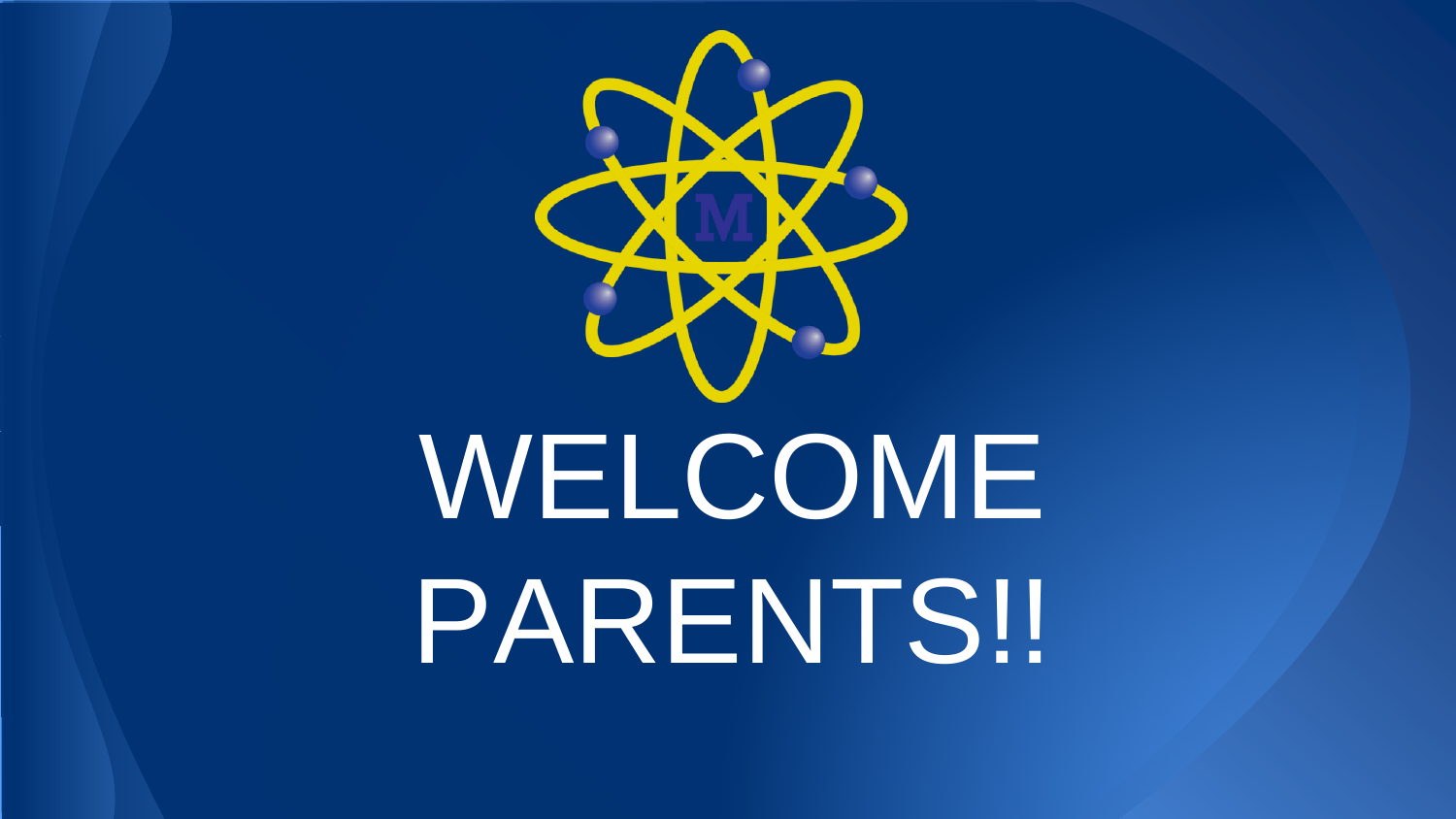## **Counselors' Role . . .**

\*Scheduling \*Testing \*Career Planning \*College Preparation \*Personal Counseling [\\*Counseling Website](https://www.mhs.midlandps.org/2/Content2/counseling-center)



**Mrs. Stepaniak**

• Hitz-Persaud



• Abbott- Hintz



**Mrs. Theisen** • Rersyn-Zook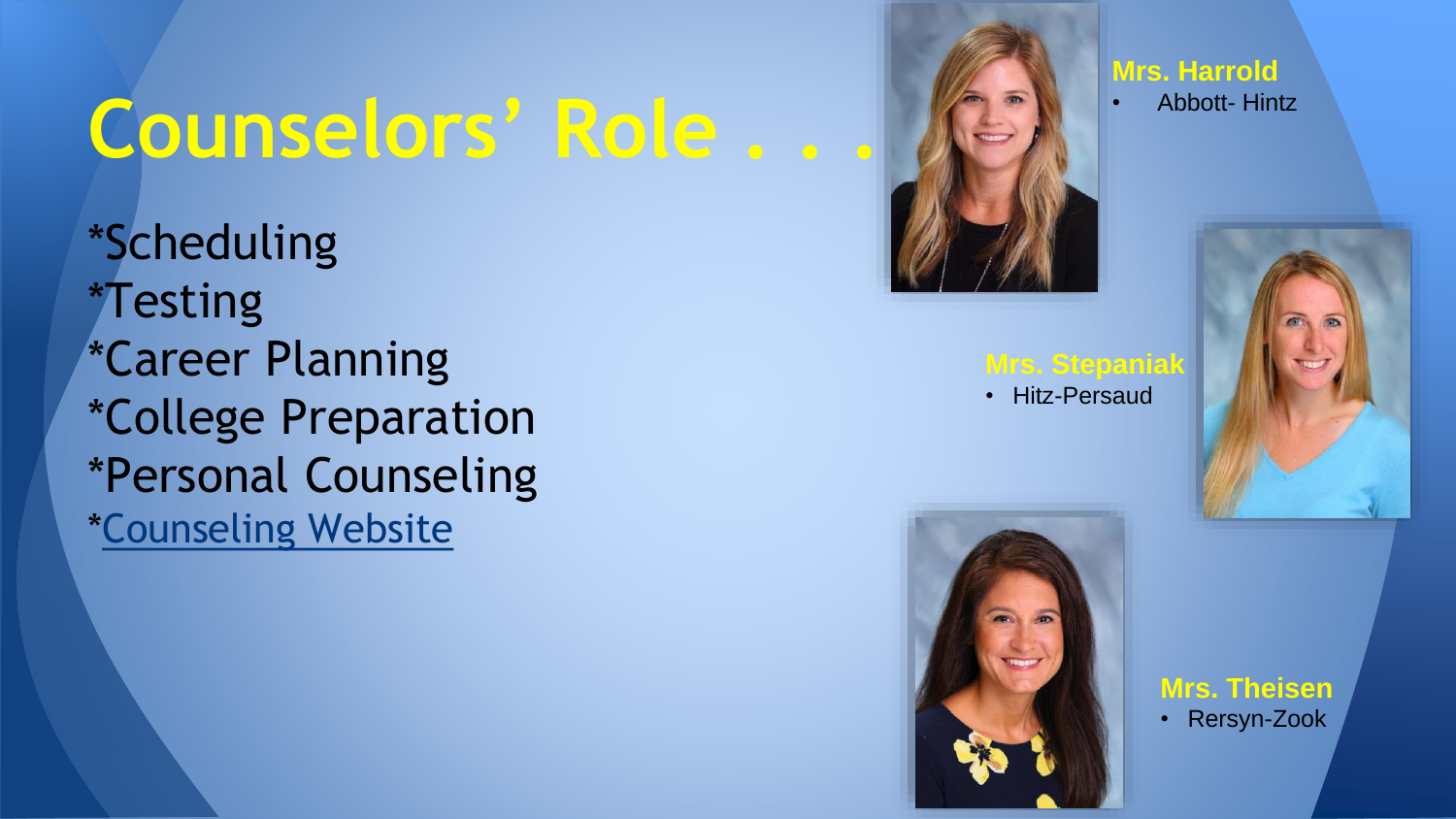## **Freshman Year 101:**

- Chrome Books
- Planners/Homework….stay organized!
- Attendance is important
- Get to know your counselor
- Grades do count! Must pass your classes!
- Four Year Plan
- Check email daily
- Get involved
	- 22 Credits to graduate
- Communicate with teachers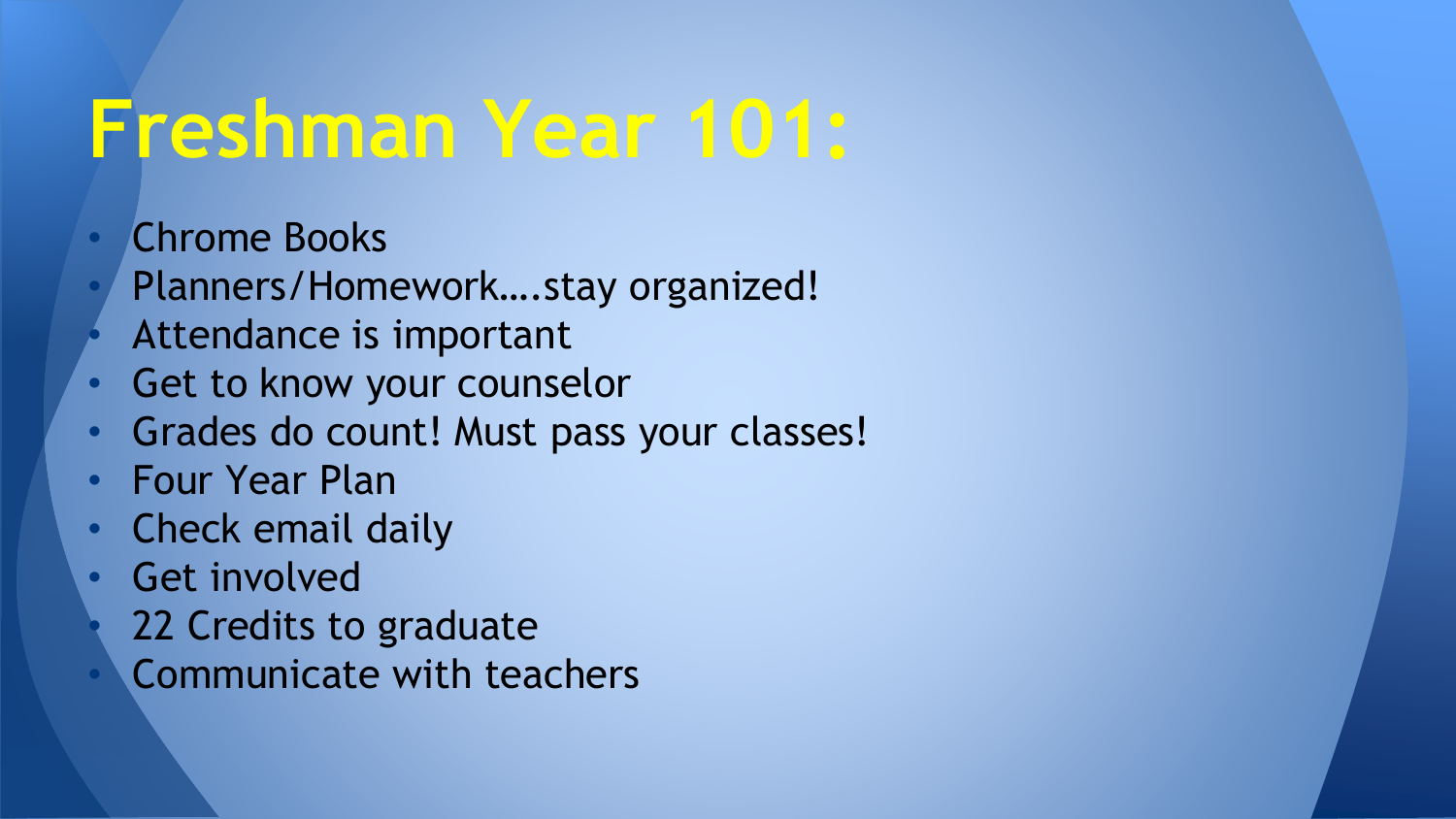## **Daily Schedule**

```
First Hour: 7:40-8:35
Second Hour: 8:41-9:36
Third Hour: 10:53-11:48
Fourth Hour: 10:53-11:23
(2nd Lunch) 11:53-12:23
            **OR**
(1st Lunch) 10:53-11:23
Fourth Hour: 11:28-12:23
Fifth Hour: 12:29-1:24
Sixth Hour: 1:30-2:25
Seventh Hour: 2:30-3:25 (No bus transportation)
**Lunch hours are determined by the student's 4<sup>th</sup> hour teacher)**
```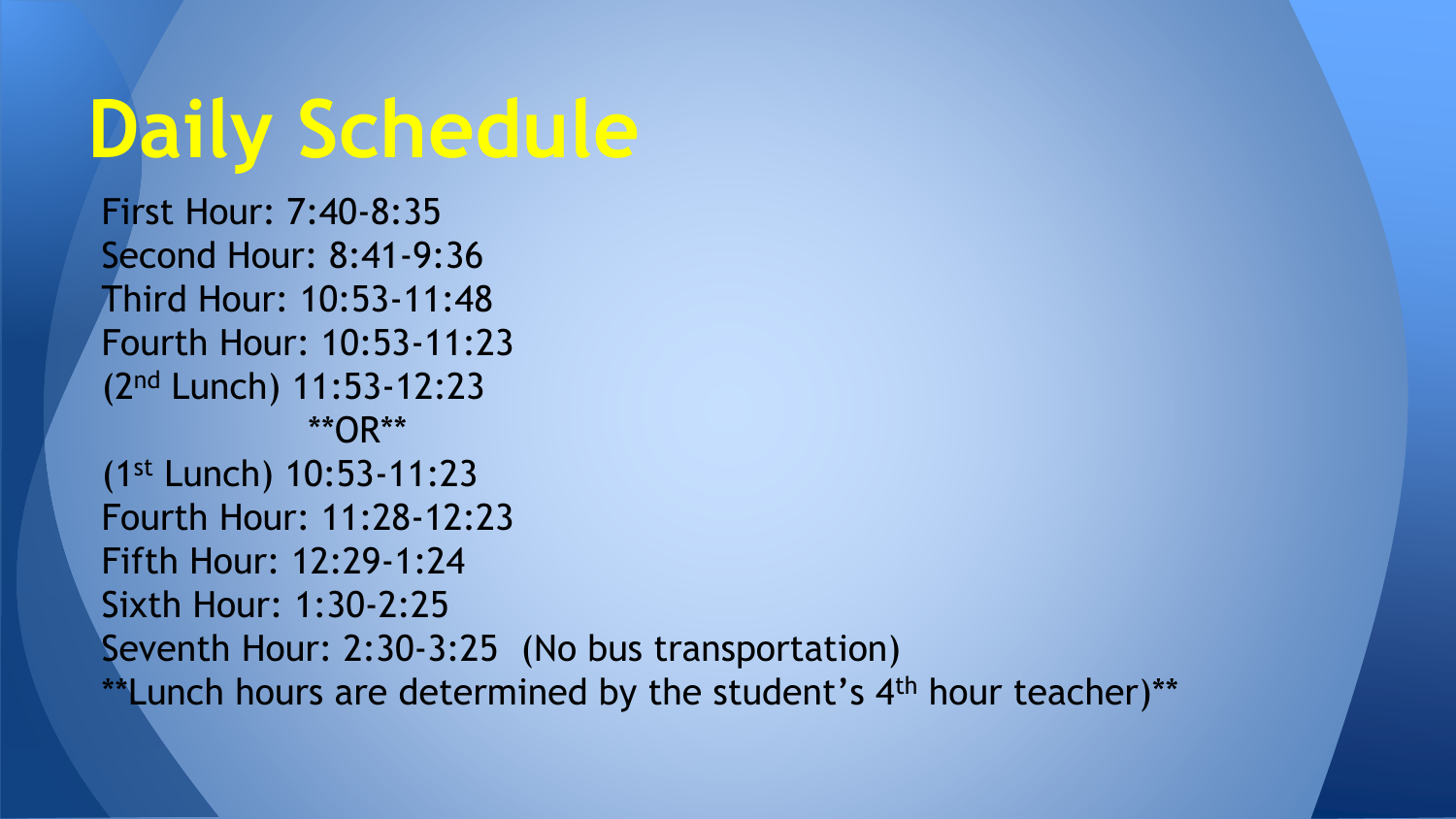## **Graduation Requirements…**

- **4 YEARS OF ENGLISH**
- **4 YEARS OF MATH (Algebra, Geometry,Adv. Algebra, 4th year choice)**
- **3 YEARS OF SCIENCE (Biology, Physics or Chemistry, 3rd year choice)**
- **3 YEARS OF SOCIAL STUDIES (World History, US History, Govt./Econ.)**
- **2 YEARS OF A WORLD LANGUAGE \***
- **1 YEAR OF PE/HEALTH (Life Long Fitness/Health) \***
- **1 YEAR APPLIED ARTS**
- **\*\* Secondary Course Offering Guide**

**[https://www.mhs.midlandps.org/userfiles/4/My%20Files/Midland%20High/Parent%20Resources/Secondary-Course-Offering-Guide-2017-18.pdf?id=1190](https://www.mhs.midlandps.org/userfiles/4/My Files/Midland High/Parent Resources/Secondary-Course-Offering-Guide-2017-18.pdf?id=1190)** 





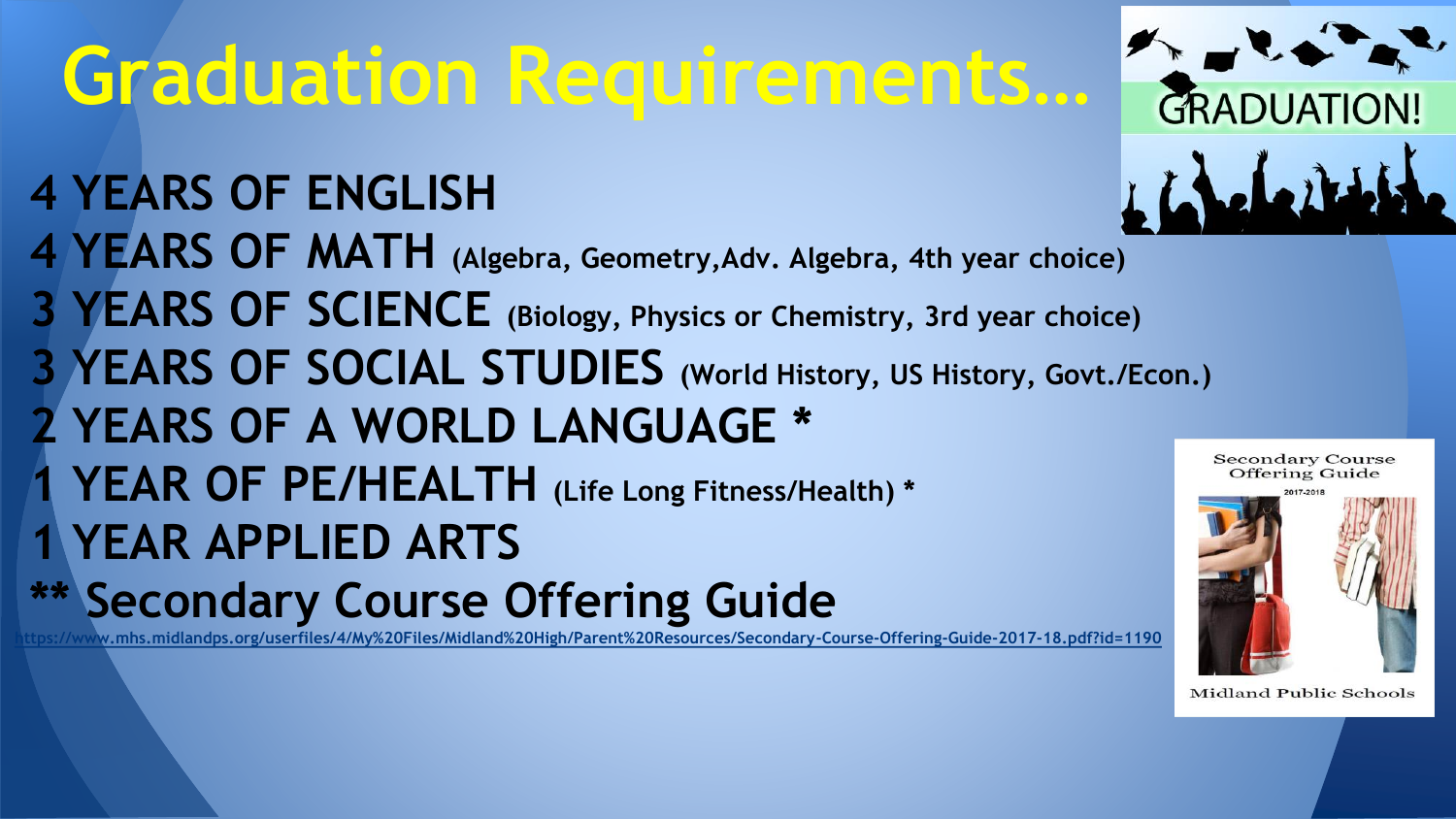#### **Course Selection Process...**

- **1. Current teachers discuss and recommend class options for students.**
- **2. High school counselors visit the middle schools (Jan) and talk about courses.**
- **3. High school counselors schedule with students on Career Cruising.**
- **4. Home Access center opens for parents to view.**

**\*\*If a change is needed for a core recommendation, a parent/student must complete and return a waiver form.**

**\*\*Any student wanting to take a 7th hour must also complete/return a waiver form to complete and return.** 

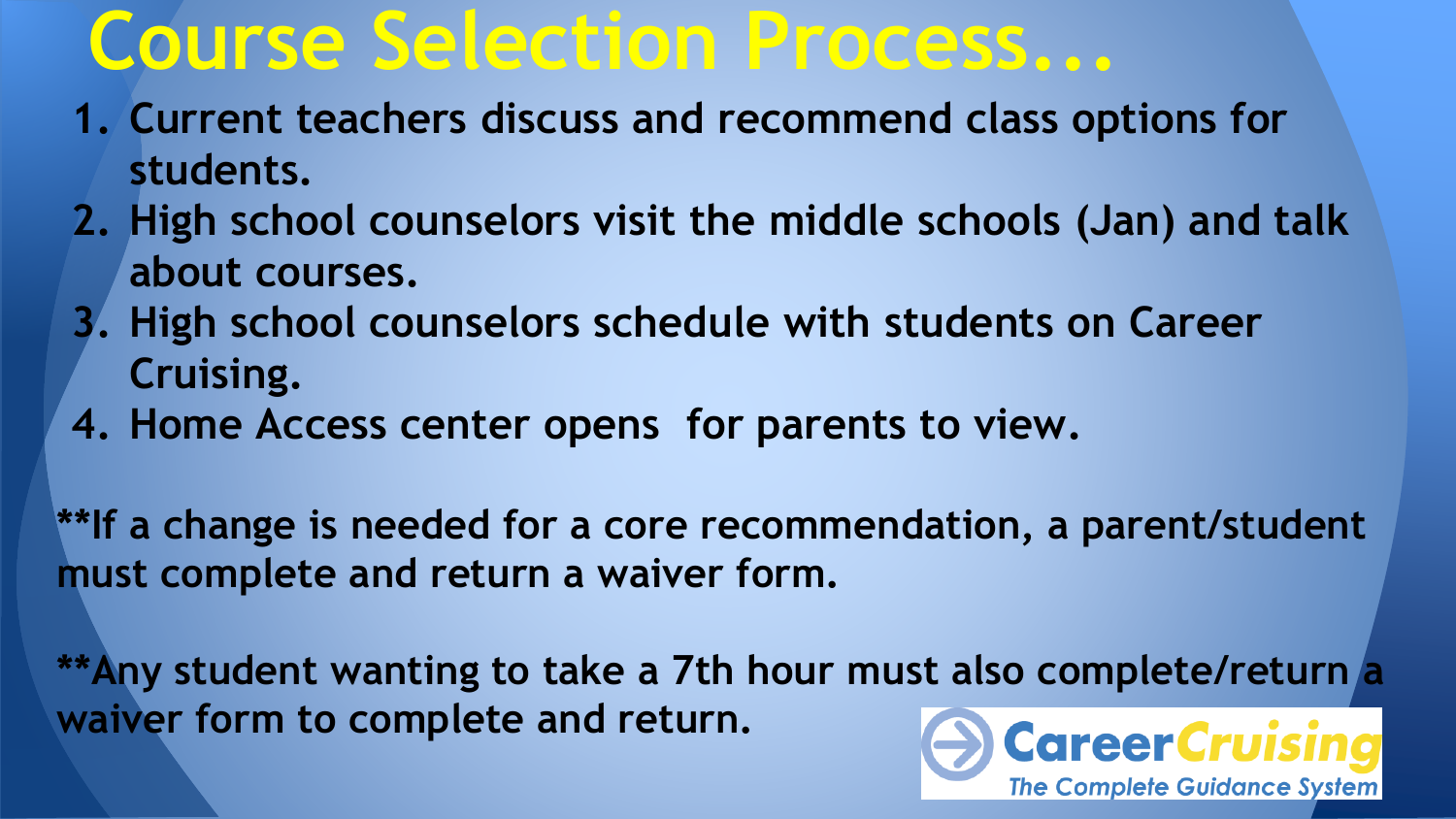All A Honor Roll: 4.0 (A) unweighted grade point erage for the final semester.

Academic Honor Roll:

3.0(B) grade point average or higher for the final semester.

● Any grades lower than a C- **(OrE)** disqualifies a student from the honor roll.

## **Honor Roll Cum Laude**

The Cum Laude system will distinguish students' academic performance at graduation. There are three levels based on their GPA for semester 1-7.

- Summa Cum Laude: 4.50 or above
- Magna Cum Laude: 4.20-4.49
- Cum Laude: 3.80-4.19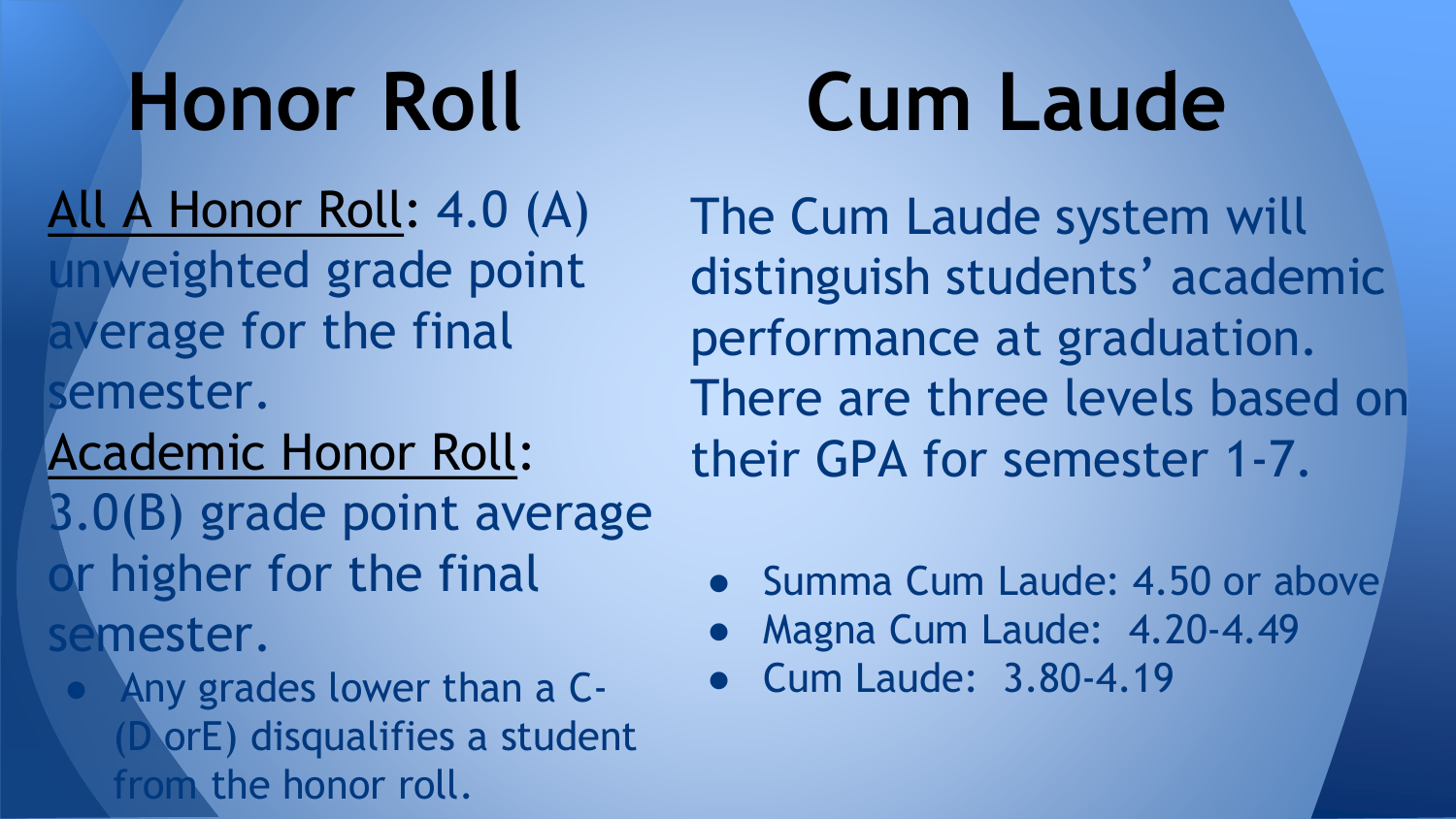## **NCAA Requirements** [www.NCAA.org](http://www.ncaa.org/)

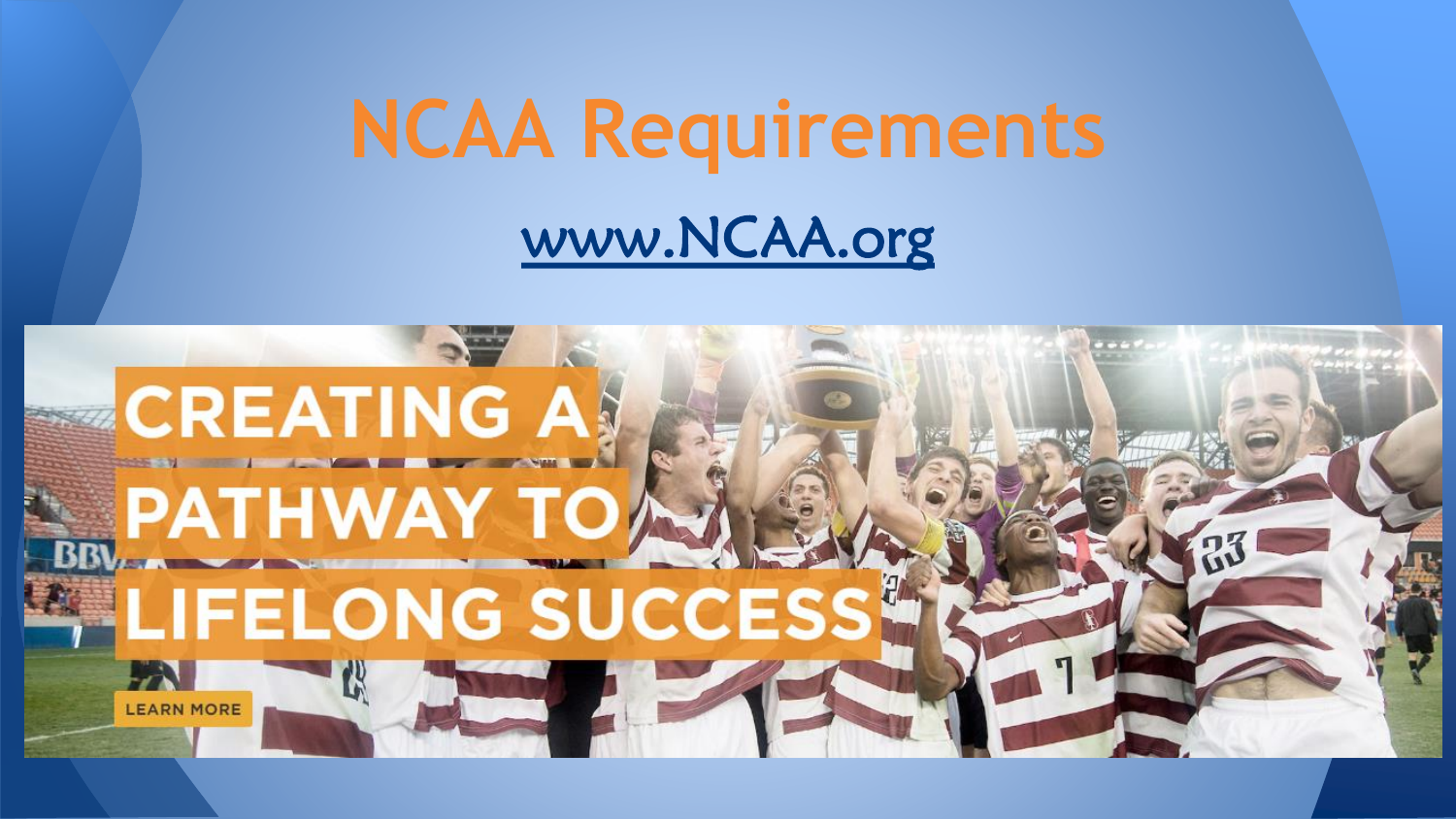# **Tutoring and Support Systems**

**Administration, Teachers and Counselors National Honor Society Tutoring** ● Community Tutoring Teacher Mentors/Freshmen Mentors **Edgenuity (e2020) Summer School**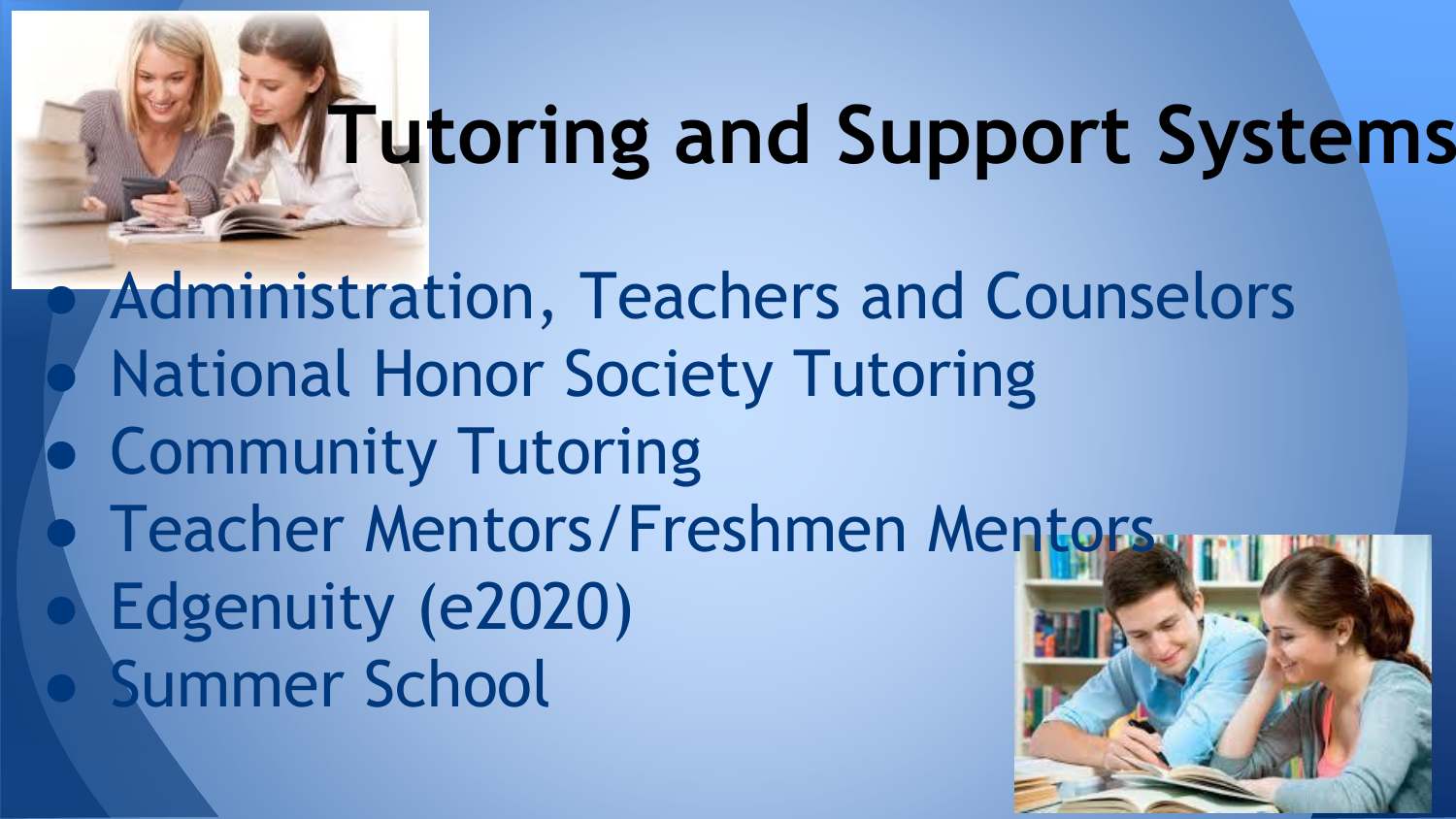#### August \*\*Meet their mentor\*\* \*\*Get their schedules\*\* \*\*Try out their locker\*\* \*\*Tour of the building\*\* \*\*Opportunity to ask questions\*\* **Freshman Orientation**